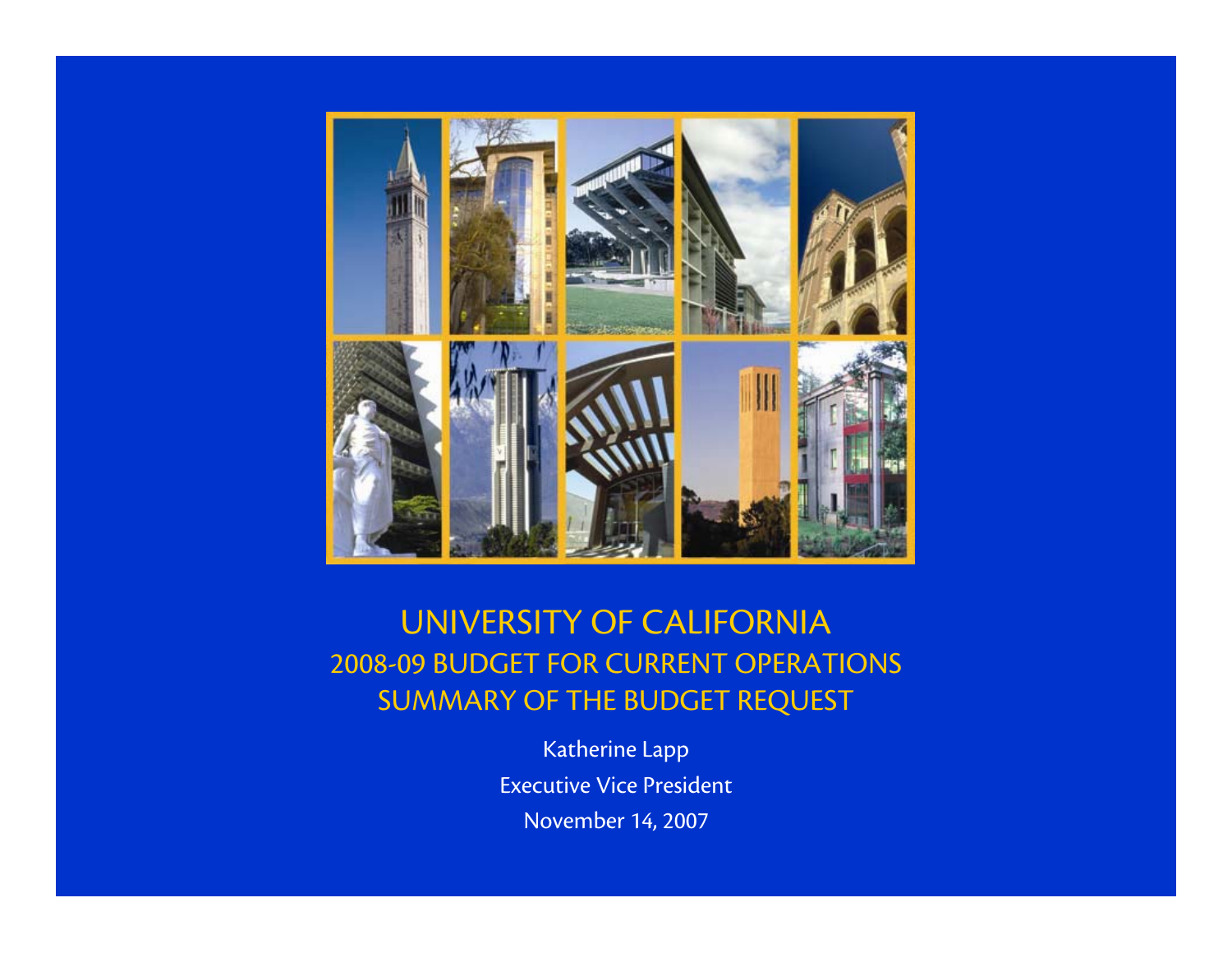#### Budgets are a blueprint for turning vision into action

- •UC exists to serve the people of California
- $\bullet$ California faces huge financial constraints
- $\bullet$  UC has a responsibility to meet some needs through cost-savings and efficiencies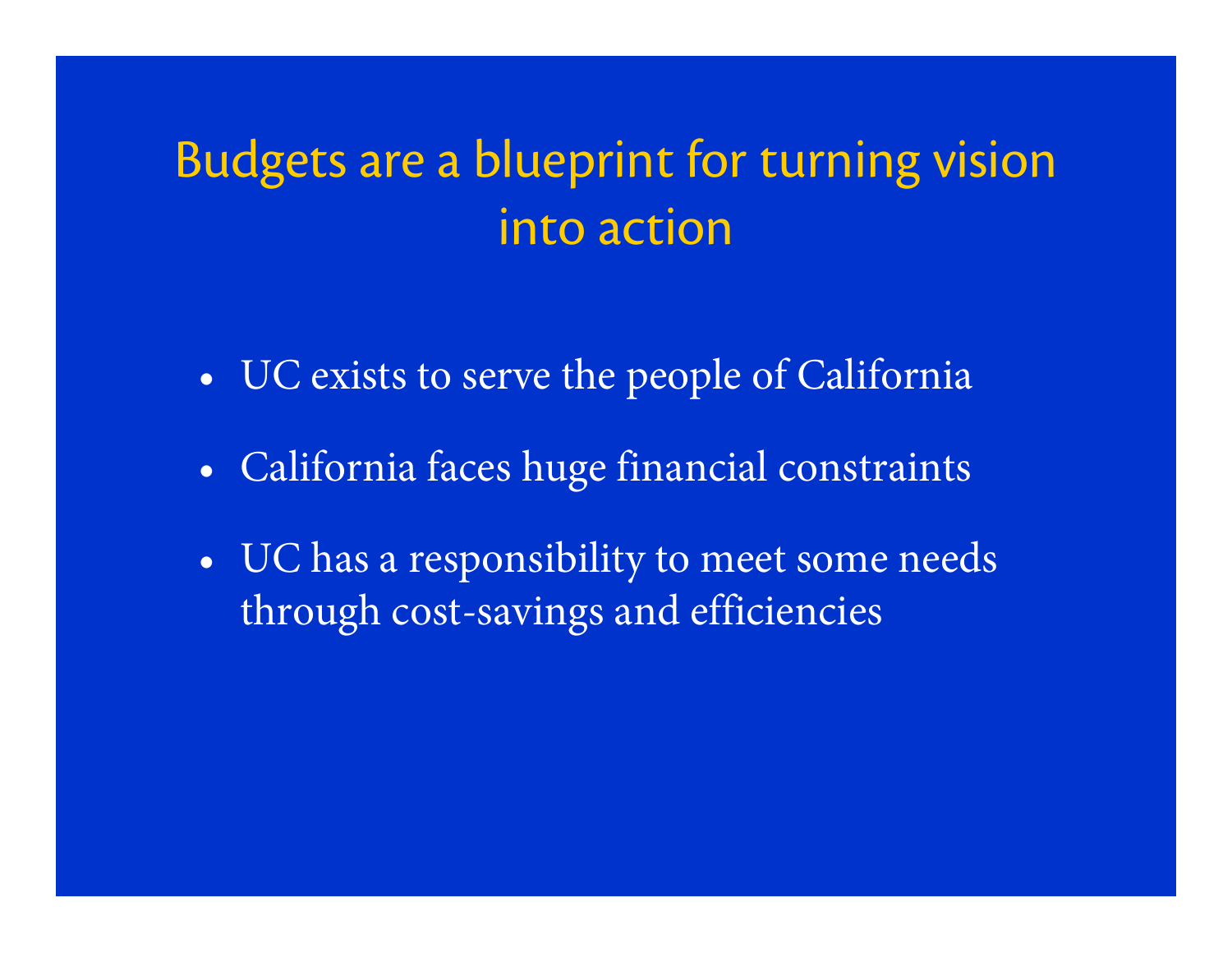# UC's \$18.1 billion operating budget consists of funds from a variety of sources

• State support, which helps leverage other dollars, remains crucial.



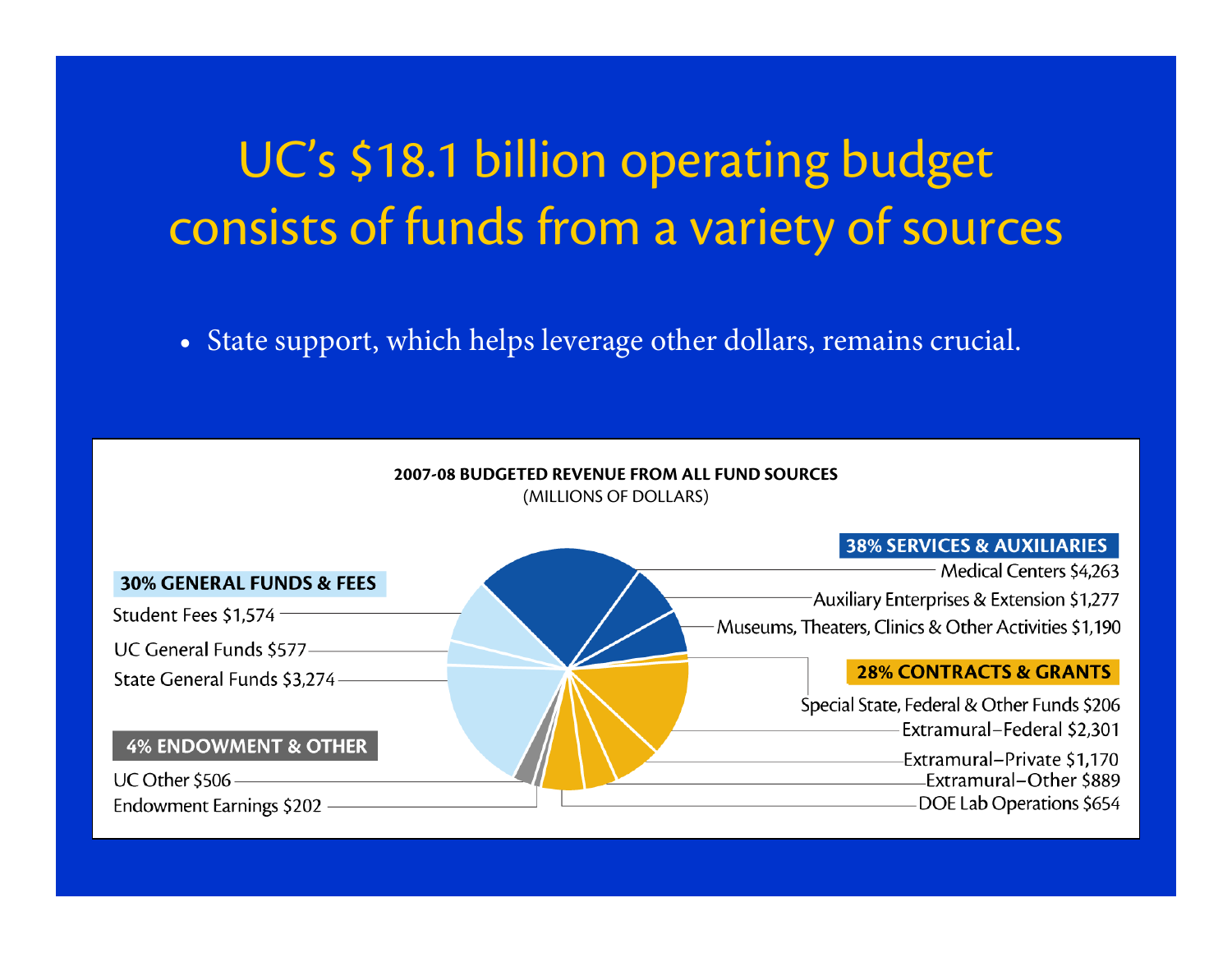# The University's share of State General Funds has declined over the long-term



- 2007-08 was a good year for the University.
- While the State's budget grew less than 1%, State funding for UC rose 6.5%.
- UC's share of the State budget is now 3.2%.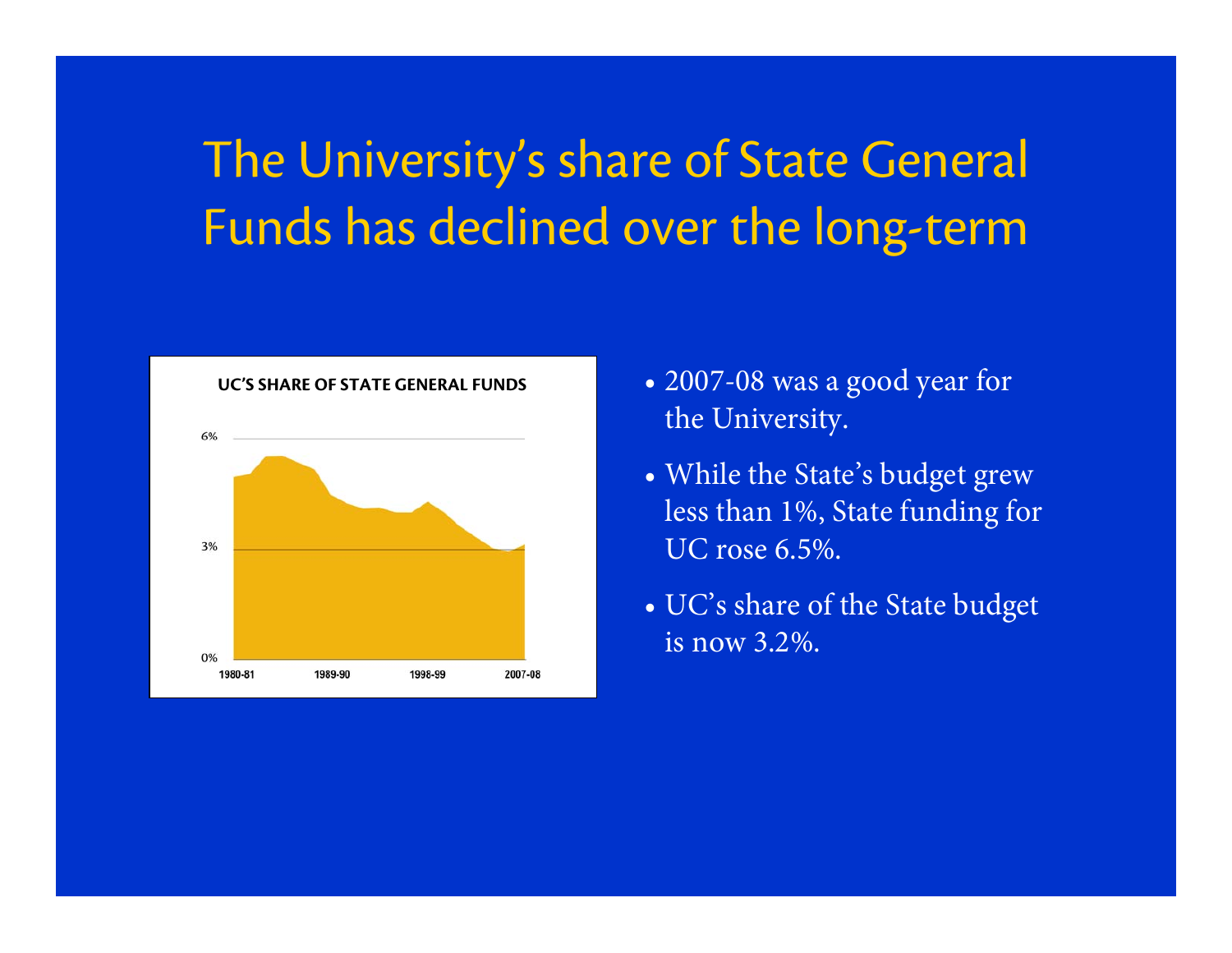# Faculty and staff compensation comprise 70% of the core operating budget

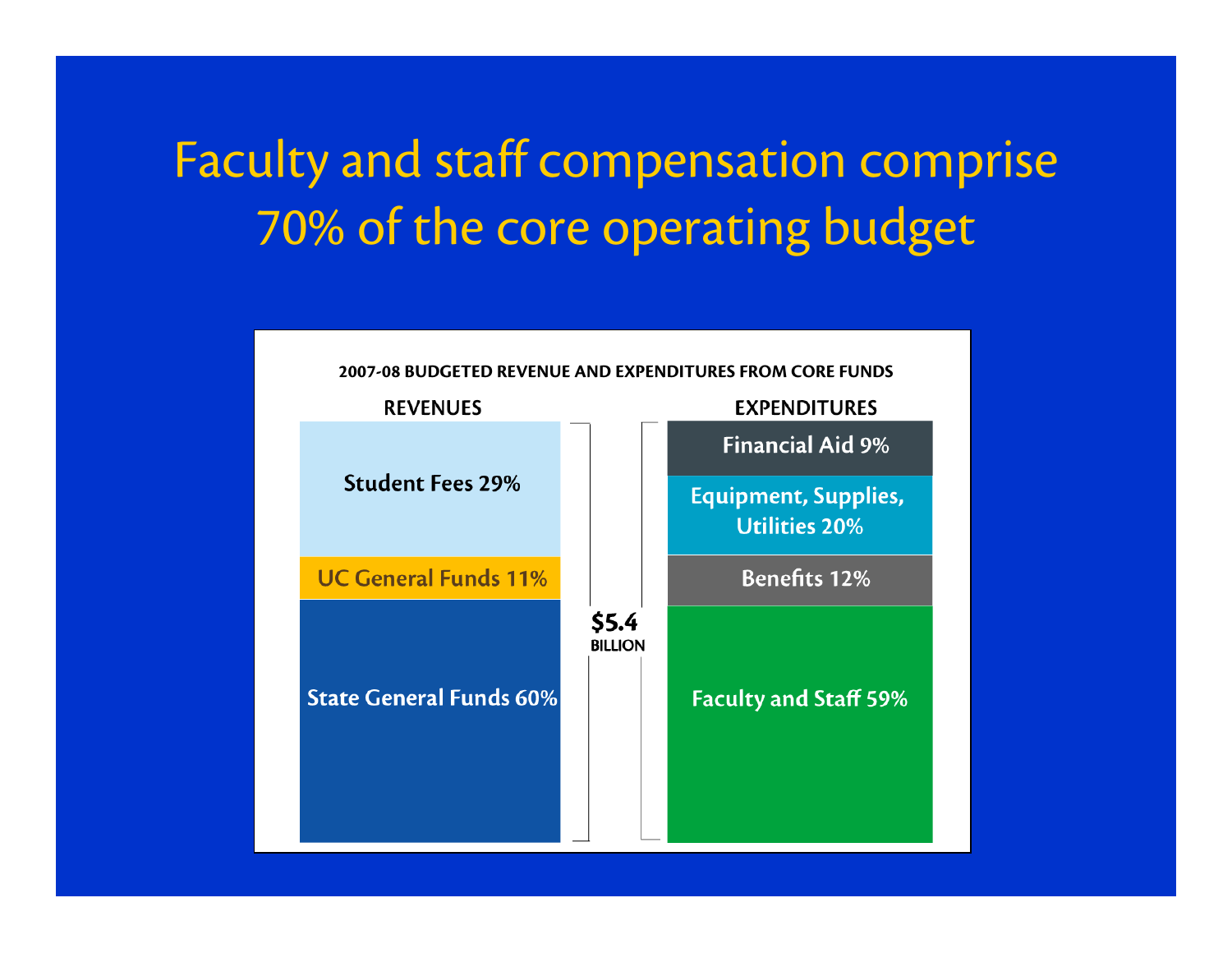## State funds per student have dropped 34%, while the student share has doubled

- Since 1990, average inflationadjusted expenditures for educating UC students declined 14%.
- The State share has declined from 78% to 60% of the total.
- The student share, net of financial aid, has risen from 13% to 30%.

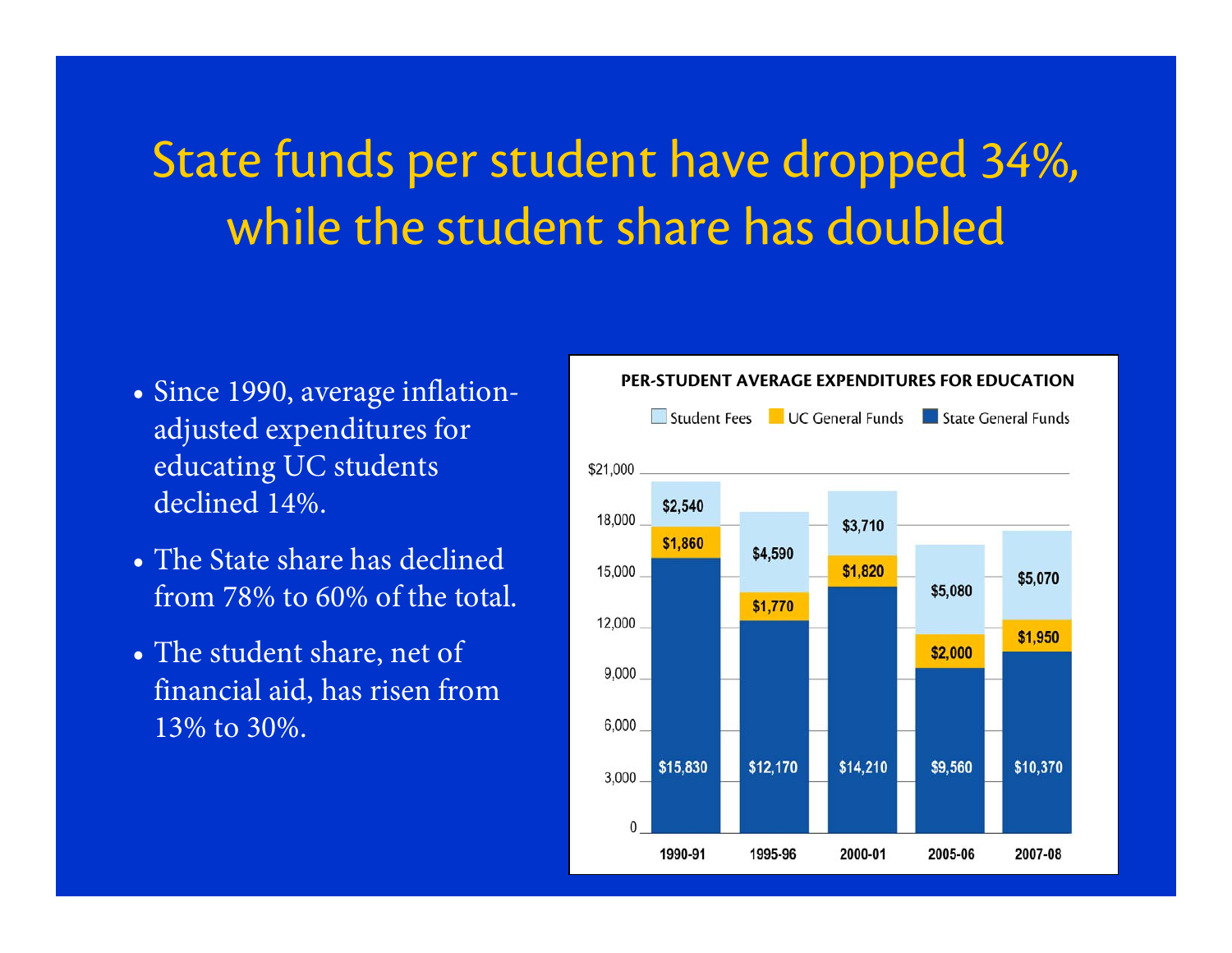#### Proposed Increases in Revenue

| <b>State General Funds</b>          |                 |
|-------------------------------------|-----------------|
| - 4% Base budget adjustment         | \$123.2 million |
| - Additional 1% for core needs      | 30.1 million    |
| - Enrollment growth (5,408 FTE)     | 62.8 million    |
| - Research Initiative               | 10.0 million    |
| - Educational Imperative Initiative | 5.0 million     |
| <b>UC General Funds</b>             | 20.0 million    |
| <b>Student Fee Revenue</b>          |                 |
| - Enrollment growth                 | 39.3 million    |
| - Professional Fee Increases        | 16.6 million    |
| <b>Additional State Funds or</b>    |                 |

•

Equivalent Increase in Student Fees 70.5 million Total \$378.2 million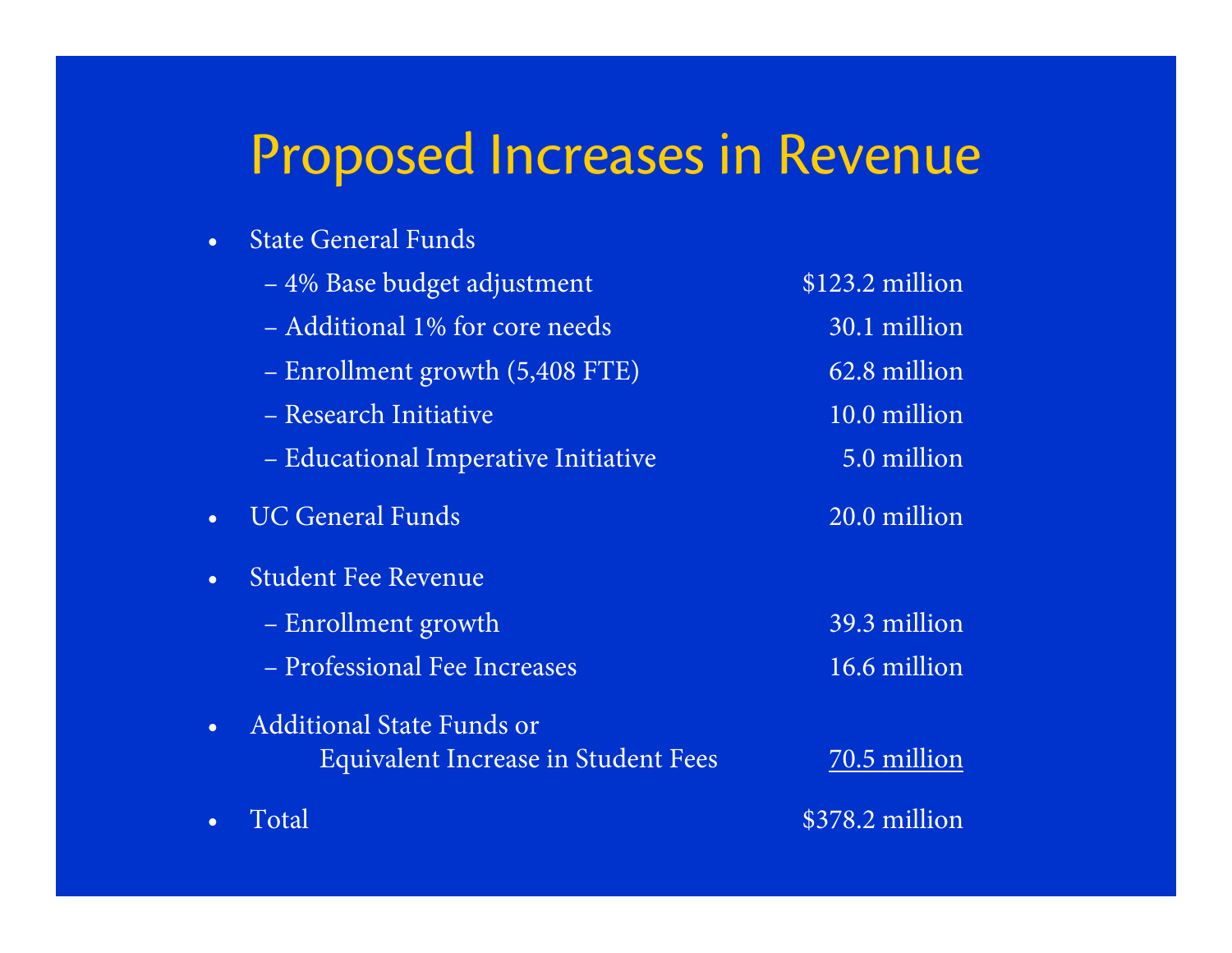#### Proposed New Expenditures

•Faculty and staff compensation increases (5%) \$168.8 million •Accelerated faculty salary increases 20.0 million •Enrollment growth 102.1 million • Core academic support 30.8 million •Graduate student support 10.0 million •Restoration of instructional budgets 10.0 million •Student mental health services 8.0 million • Non-salary budget cost increases (2.25%) 25.0 million •Professional school programs 16.6 million •Educational Imperative initiative 5.0 million •Research Initiative 10.0 million •Total  $$406.3$  million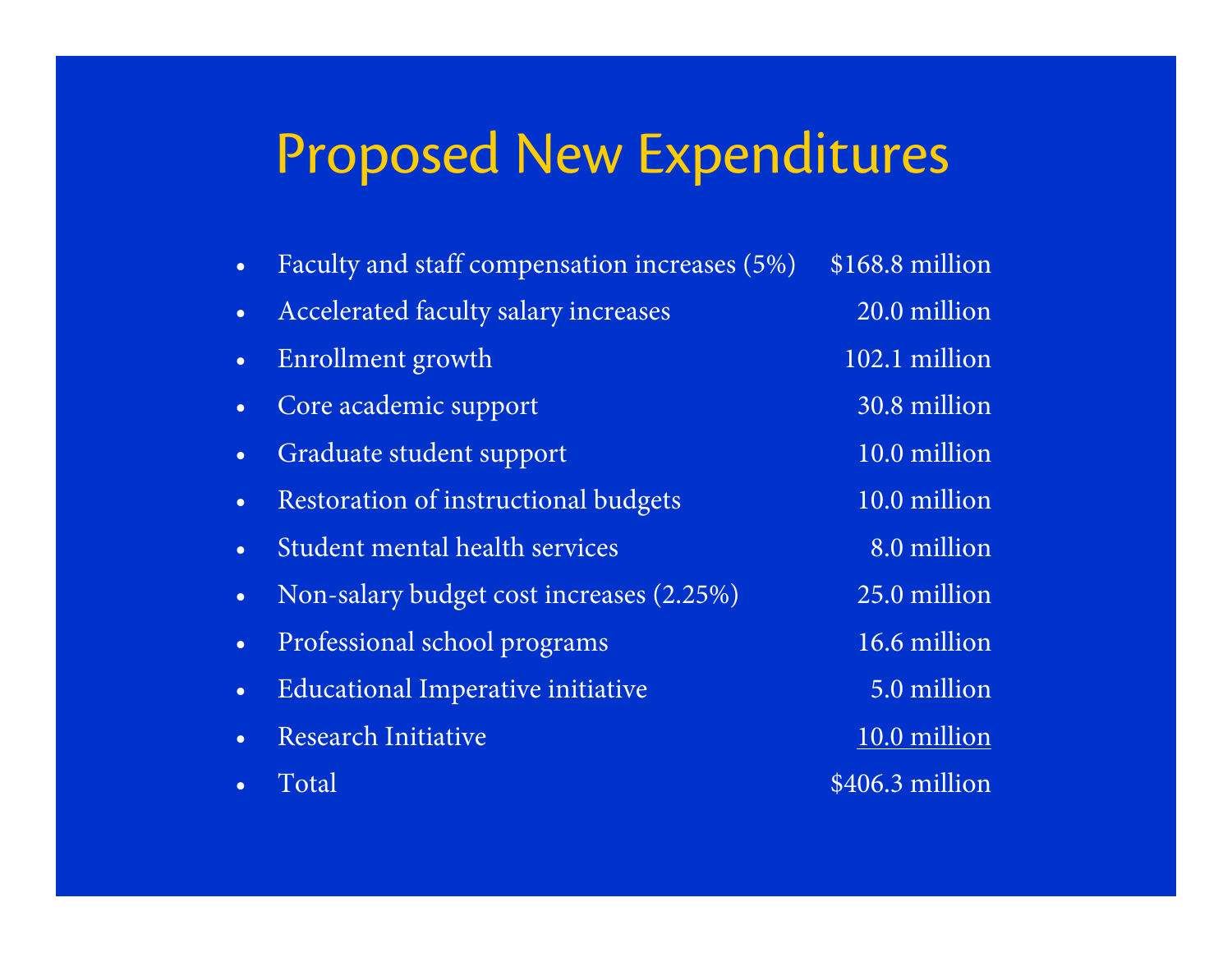# Summary of Proposed Budget



•New expenditures \$406.3 million

•Redirection of savings from efficiencies (\$28.1 million)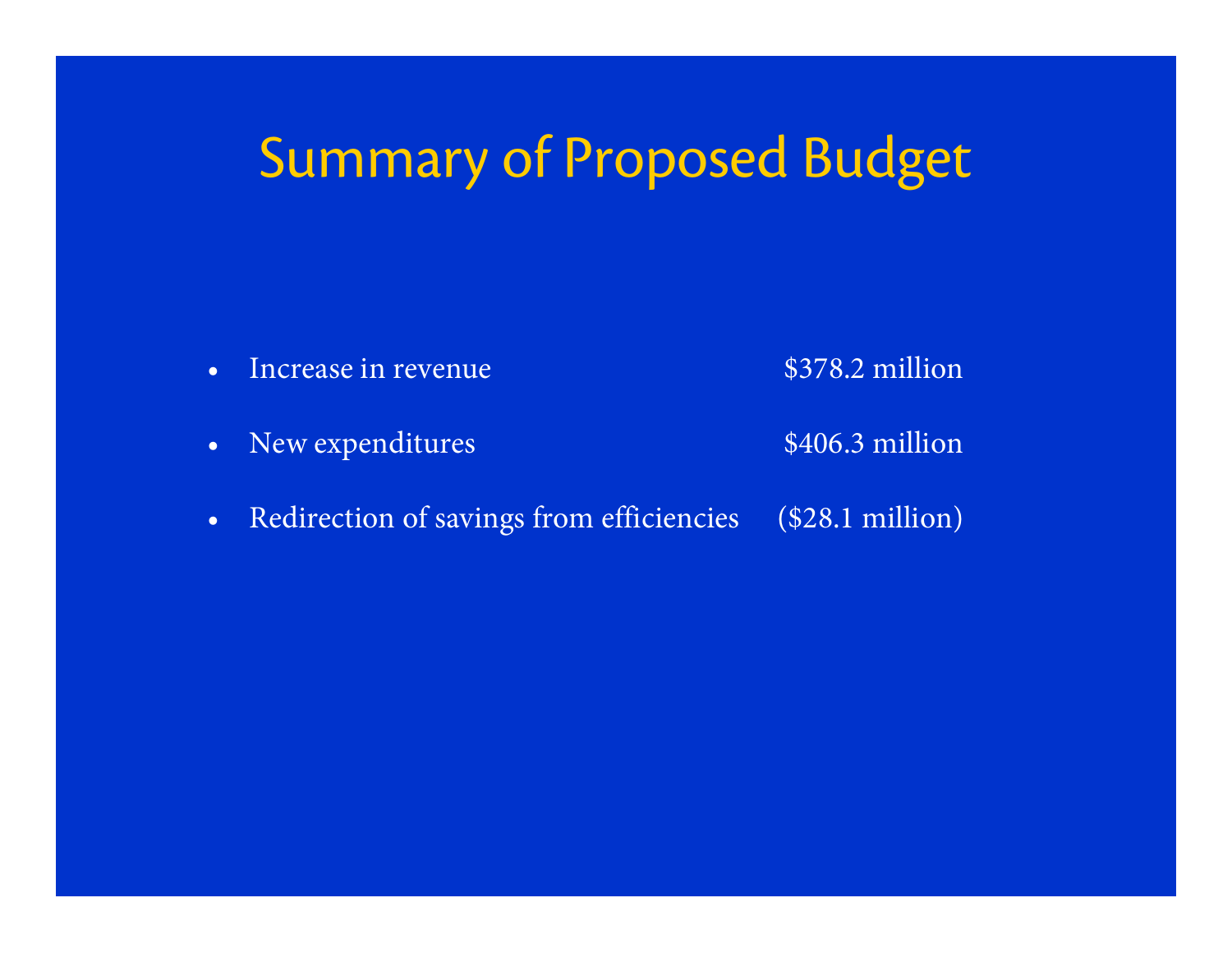## Redirection of Initial Savings from Restructuring and New Efficiencies

- • Working closely with the Monitor Group to restructure the Office of the President and generate savings.
- • Provost Hume has formed 5 major work groups to recommend changes both in the short and long term to improve efficiency.
- • Efforts to identify and capture savings from this fiscal year, including control on funding for position vacancies.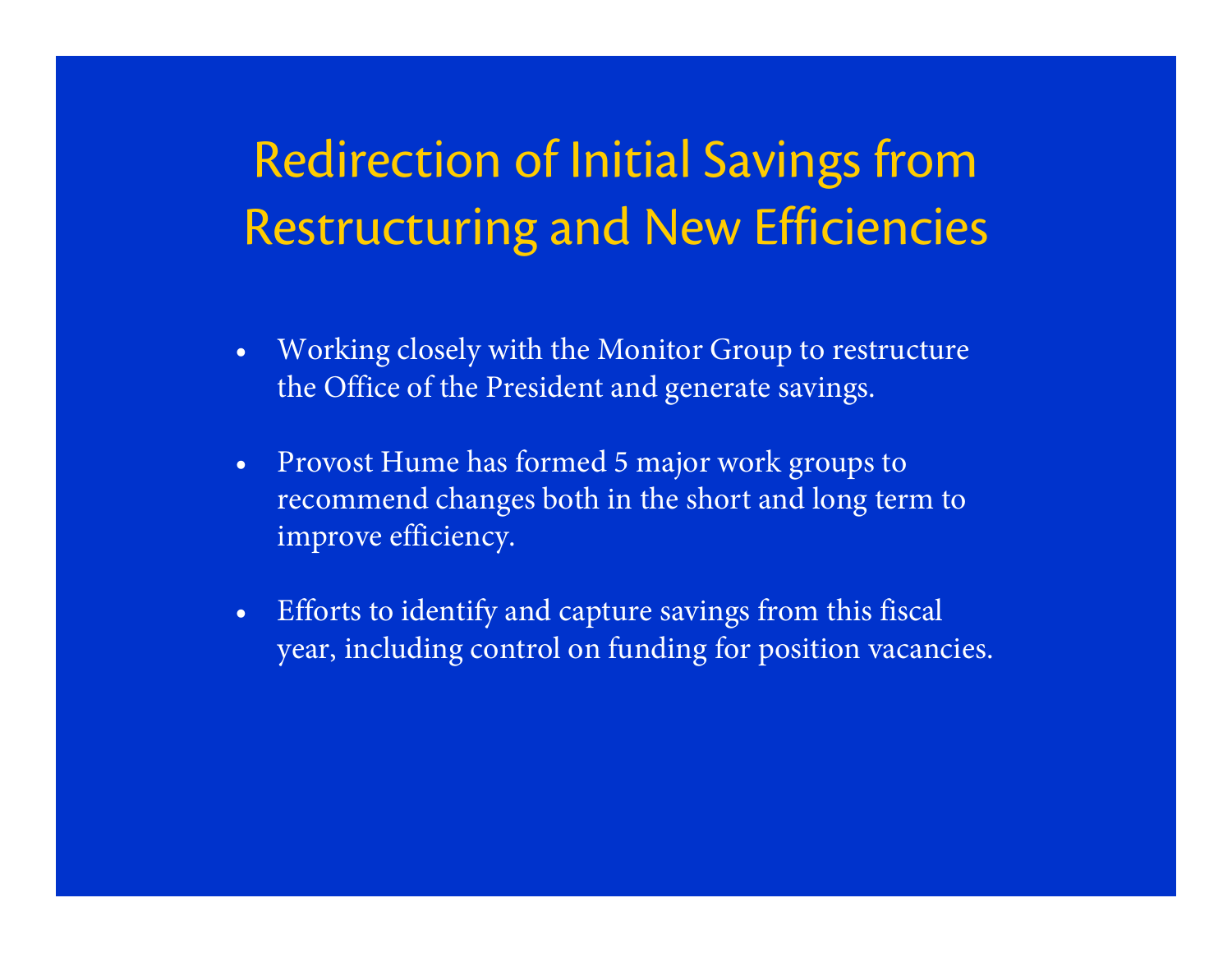#### Enrollment Growth: \$102.1 million

- 5,408 FTE undergraduate and graduate students (2.5% growth).
- Expansion of medicine (PRIME) and nursing programs.
- New expansion of public health programs.
- Includes funding for student financial aid.



**ACTUAL AND PLANNED GENERAL CAMPUS ENROLLMENT**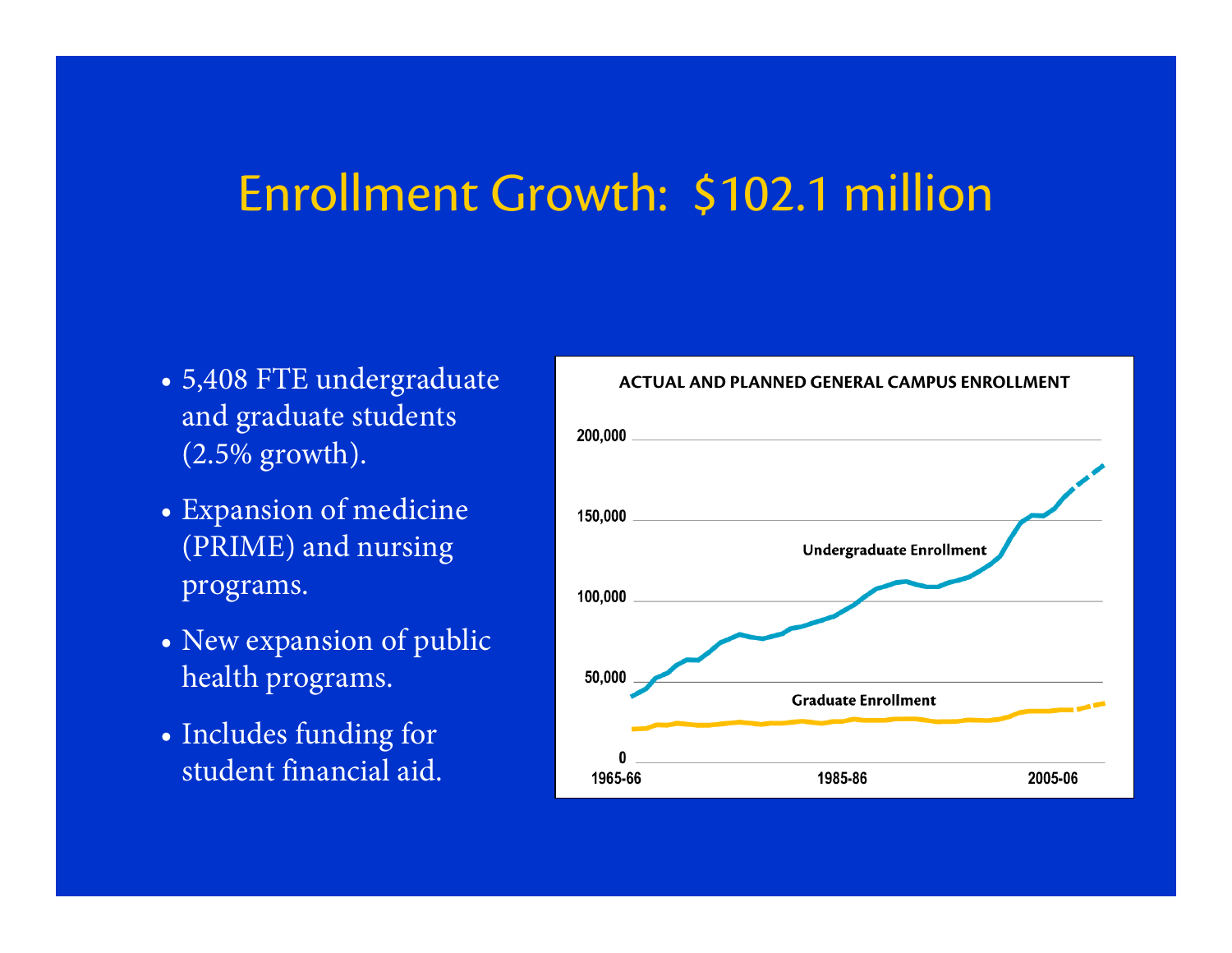#### Restoring Competitive Compensation for All Employees: \$168.8 million

- Attracting and retaining quality faculty and staff are critical to building the teaching and research core.
- Earlier budget cuts have resulted in significant disparities in faculty and staff salaries compared to market.
- The University's goal is to achieve and maintain a market-based competitive compensation plan for all employees.
- For 2008-09, budget plan calls for a 5% compensation package for faculty and staff.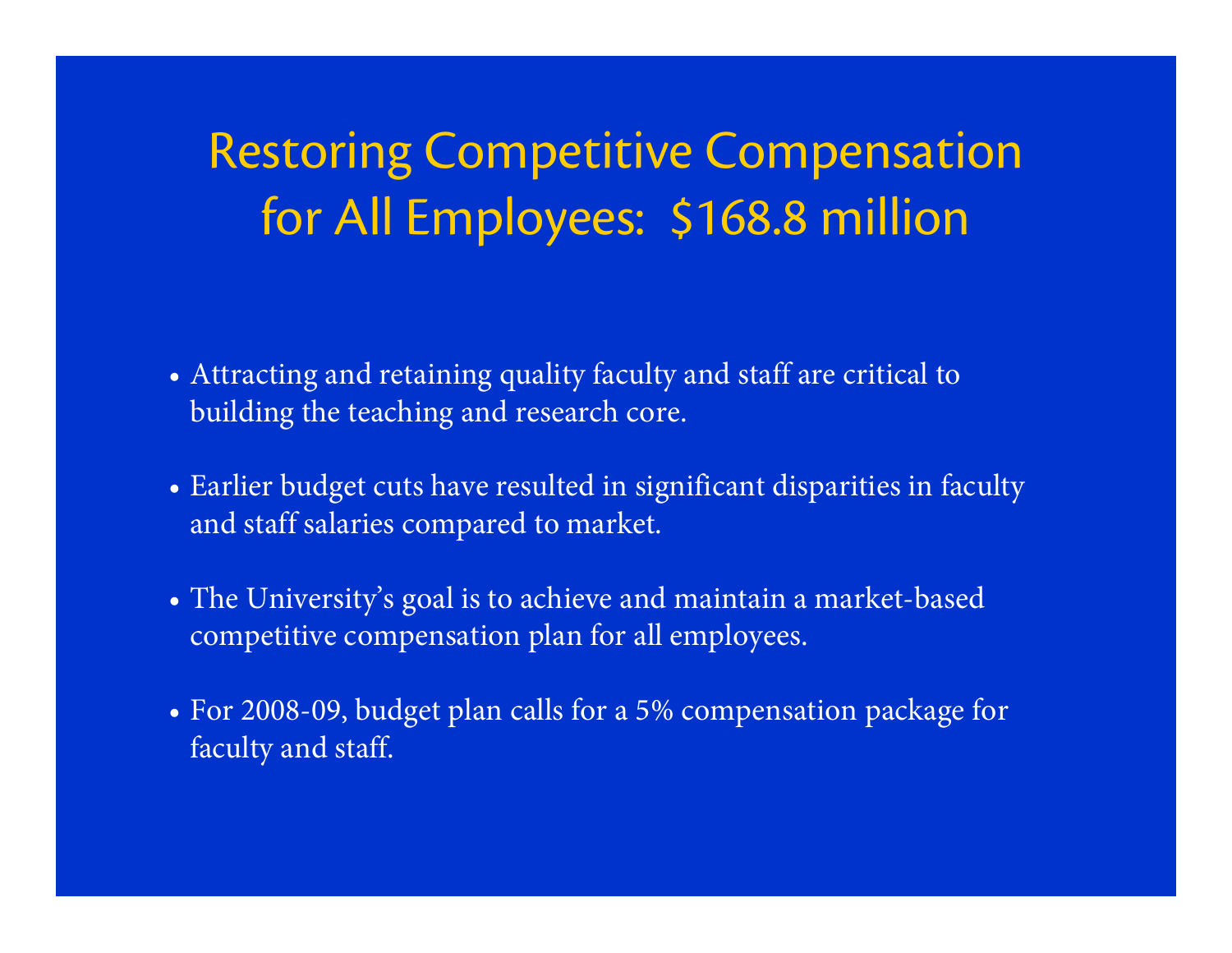#### Accelerated Faculty Salary Increases: \$20.0 million

- Faculty salaries currently lag those of comparison institutions by nearly 10%.
- In 2007-08, UC has initiated an accelerated four-year plan to bring faculty salaries back to market levels by 2010-11.

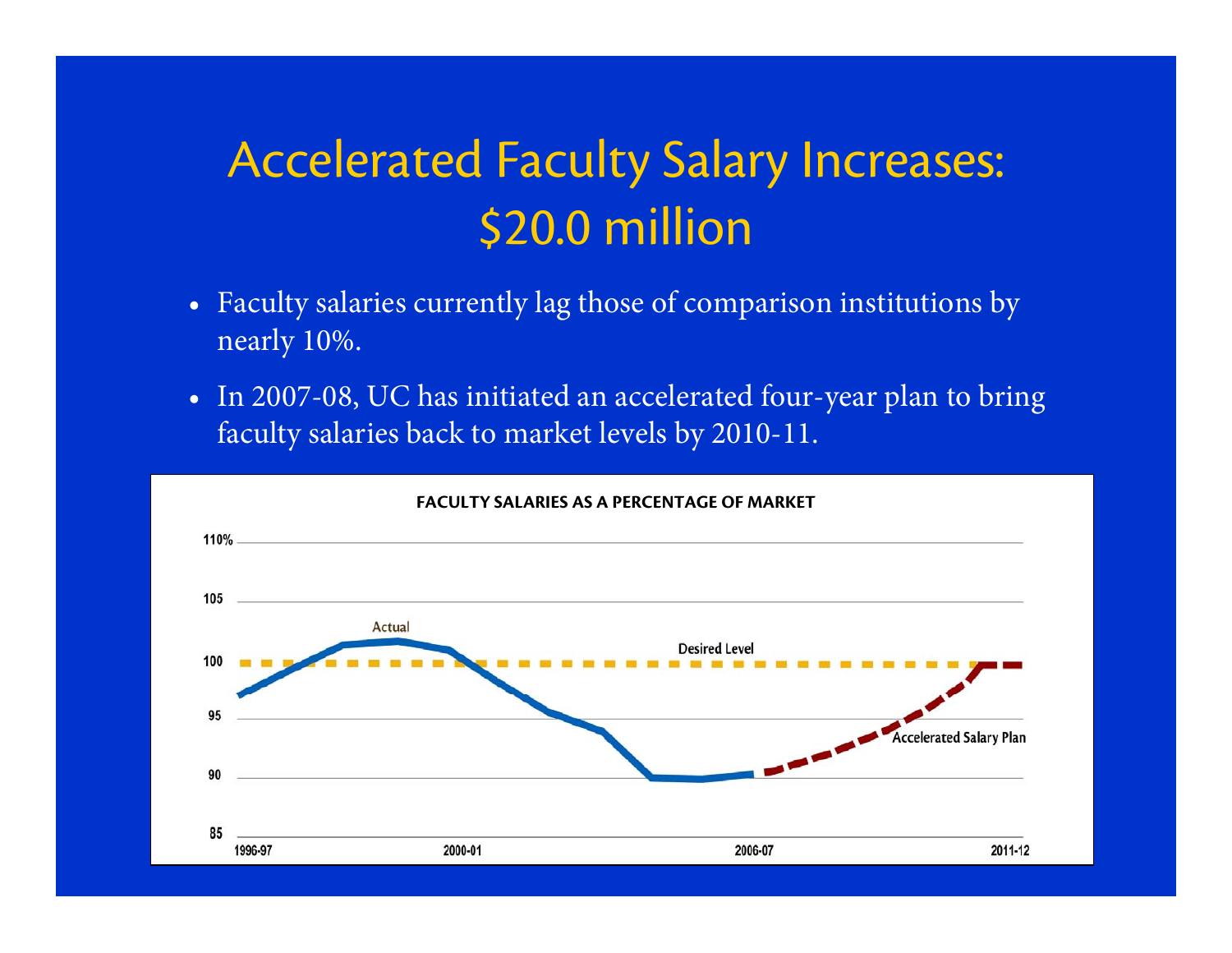## Staff Compensation: 10-year Plan to Close the Market Gap

- From 1996-97 to 2004-05, UC staff salary increases lagged market increases every year but one.
- Current plan calls for increases of at least 5% annually over 10 years.

**INCREASES IN FUNDING FOR STAFF SALARIES COMPARED TO MARKET**

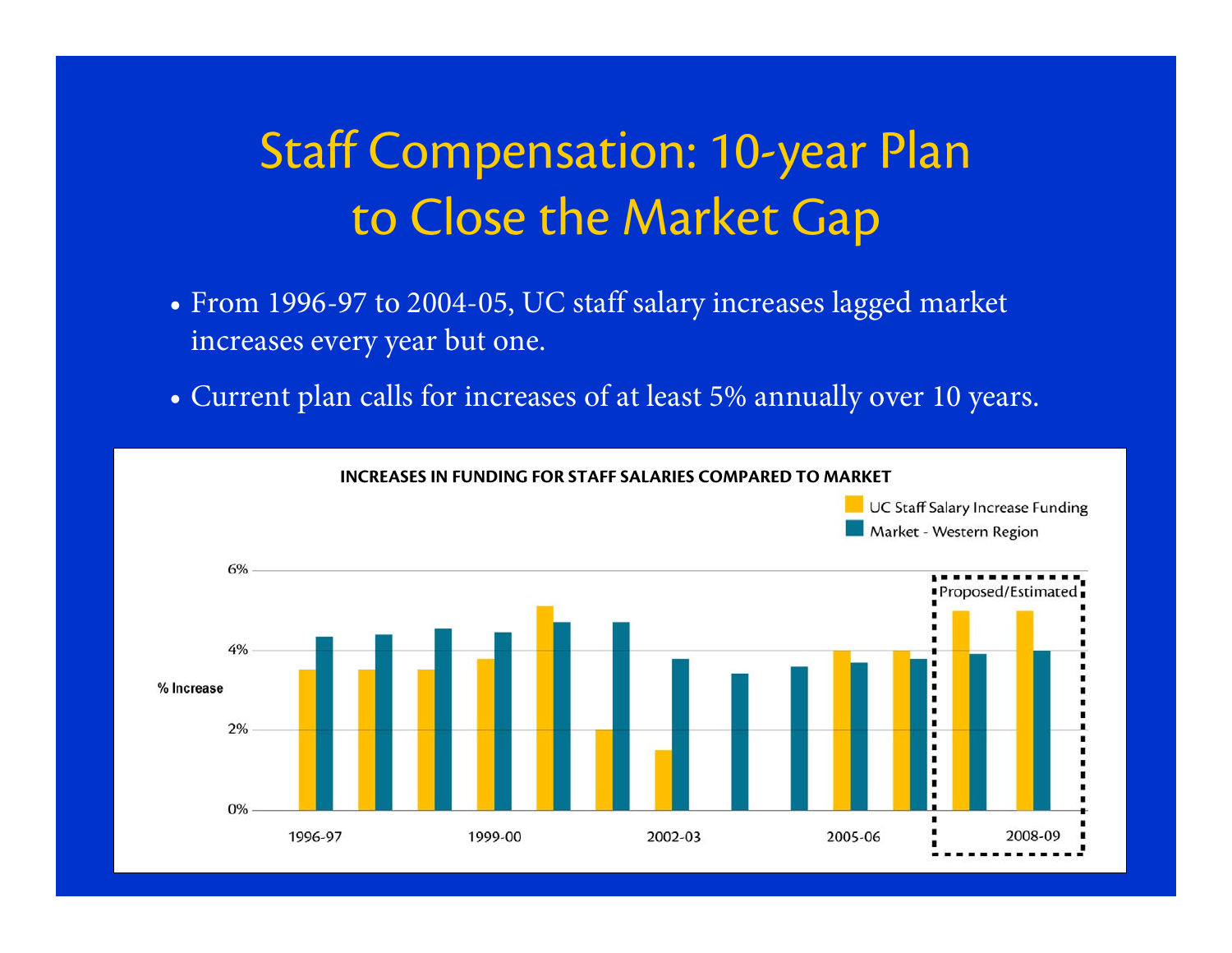## Strengthening Core Academic Support: \$30.8 million



- Instructional Technology
- Instructional Equipment
- Libraries
- Operation and Maintenance of Plant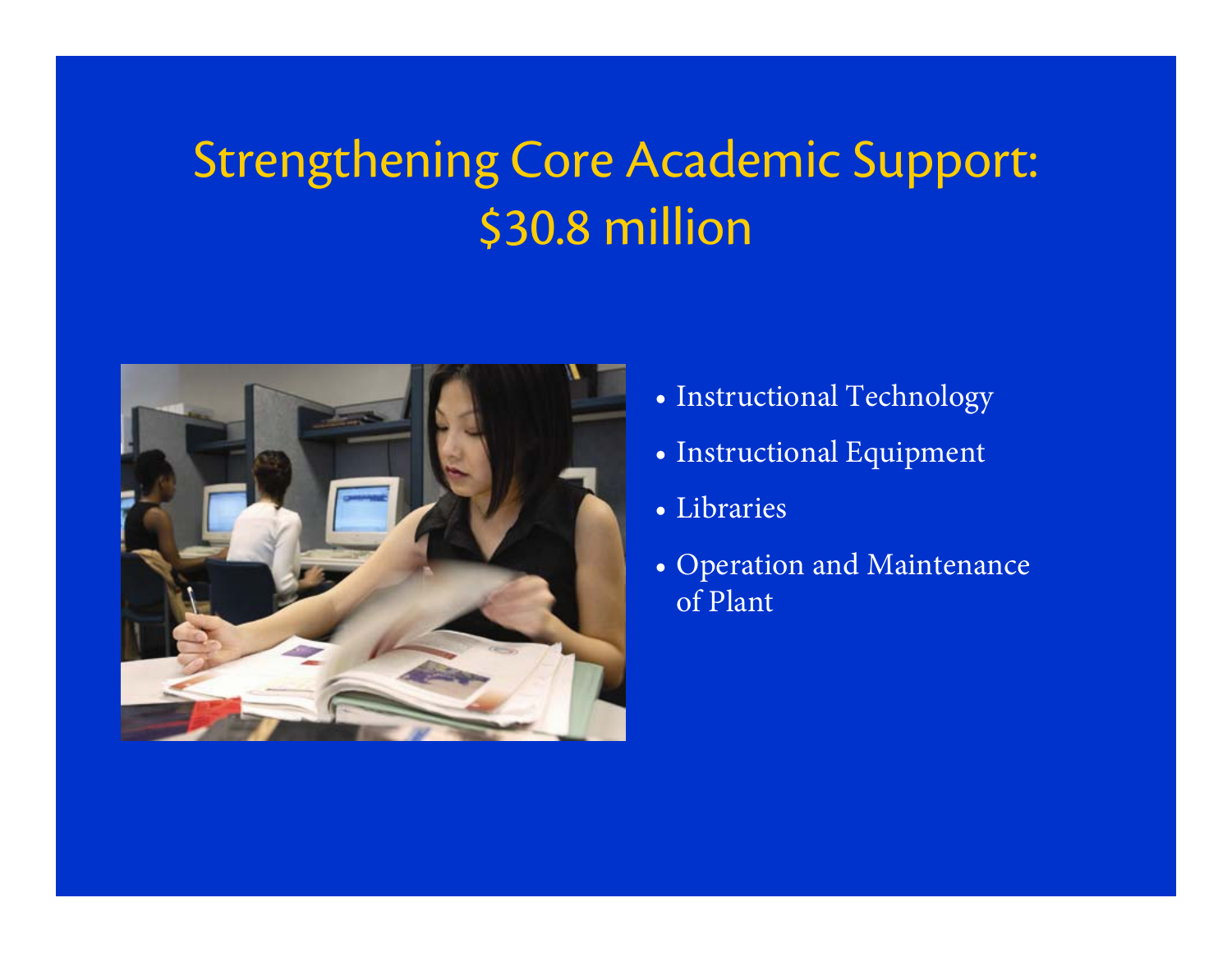## Enhancing Graduate Student Support: \$10.0 million



**COMPETITIVENESS OF UC FINANCIAL SUPPORT OFFERS**

- Financial support is critical to recruitment of the best graduate students.
- UC has made progress on support offers relative to competitors.
- Large gaps remain, which are exacerbated by the high cost of living in California.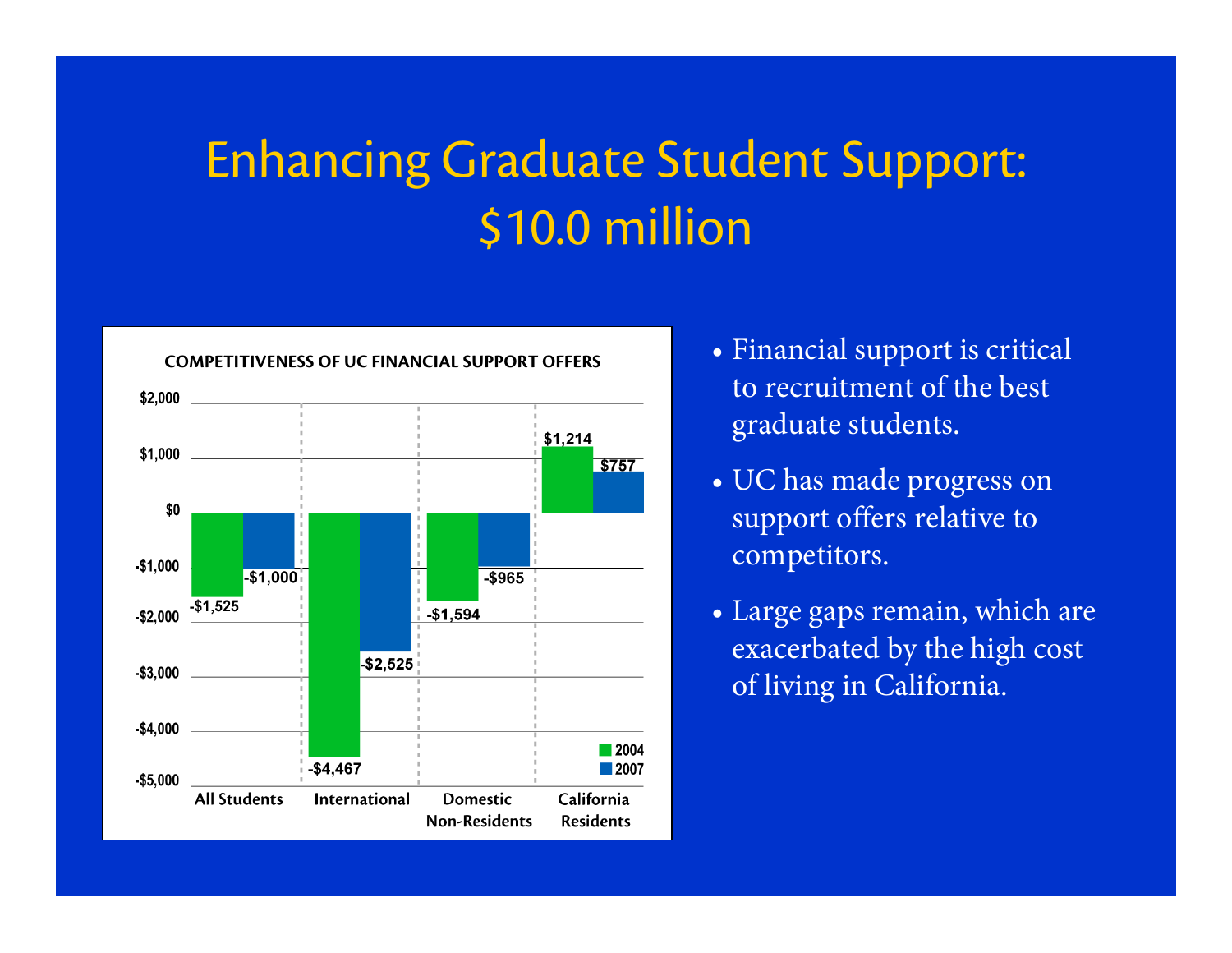#### Restoring Instructional Budgets: \$10.0 million

- State cuts totaling \$70 million targeted at the student-faculty ratio were instead taken as unallocated reductions.
- Over the last three years, the University has restored a total of \$30 million.
- Long-term goal to reduce ratio from current level of 18.7:1 to 17.6:1.

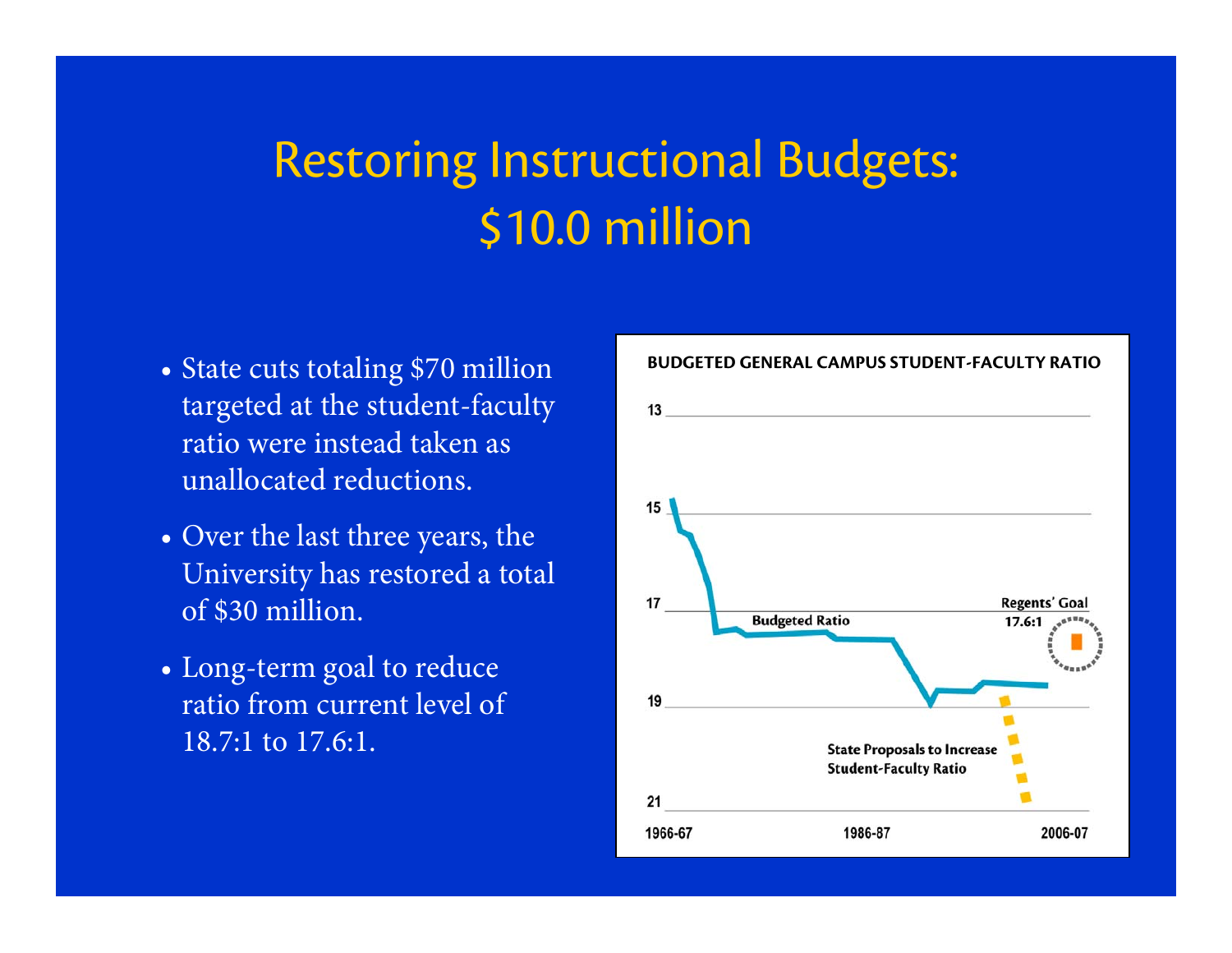## Improving Student Mental Health: \$8.0 million

- Multi-year plan to respond to student needs, implement targeted interventions, and create healthier learning environments.
- \$4 million added in 2007-08.
- Additional funding in 2008-09 will bring total new funding to \$12.0 million.

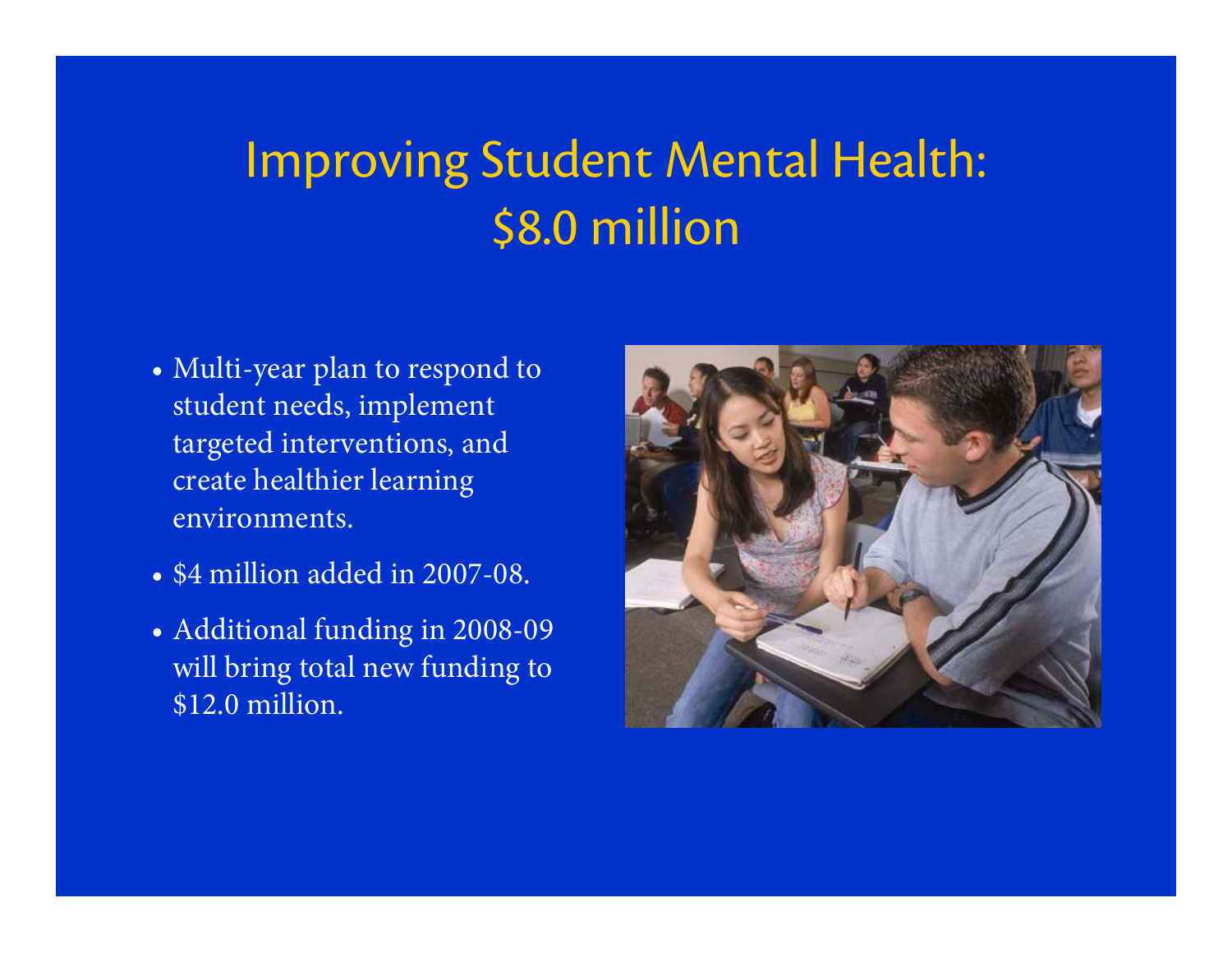## Keeping Pace with Inflation: \$25.0 million



- Increasing costs for instructional equipment, library materials, and purchased utilities, among other non-salary items.
- A 2.25% adjustment does not keep pace with inflation.
- This results in built-in efficiencies in University purchasing.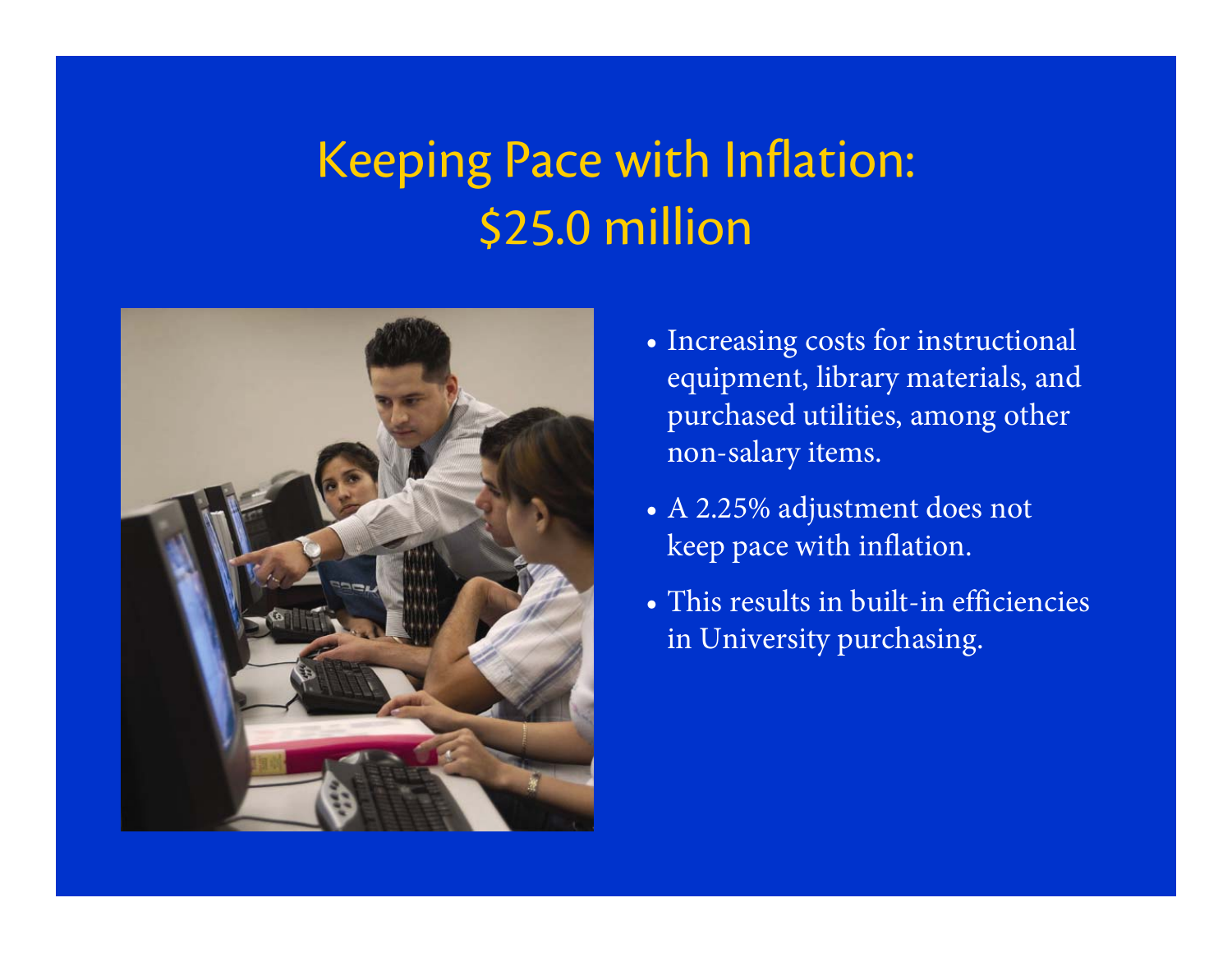# Maintaining Quality in Professional Schools: \$16.6 million

- Student fee increases approved by The Regents at September meeting.
- Funding will support cost increases and initiatives to improve program quality.
- More than 1/3 of fee increase funding will be use for student financial aid.

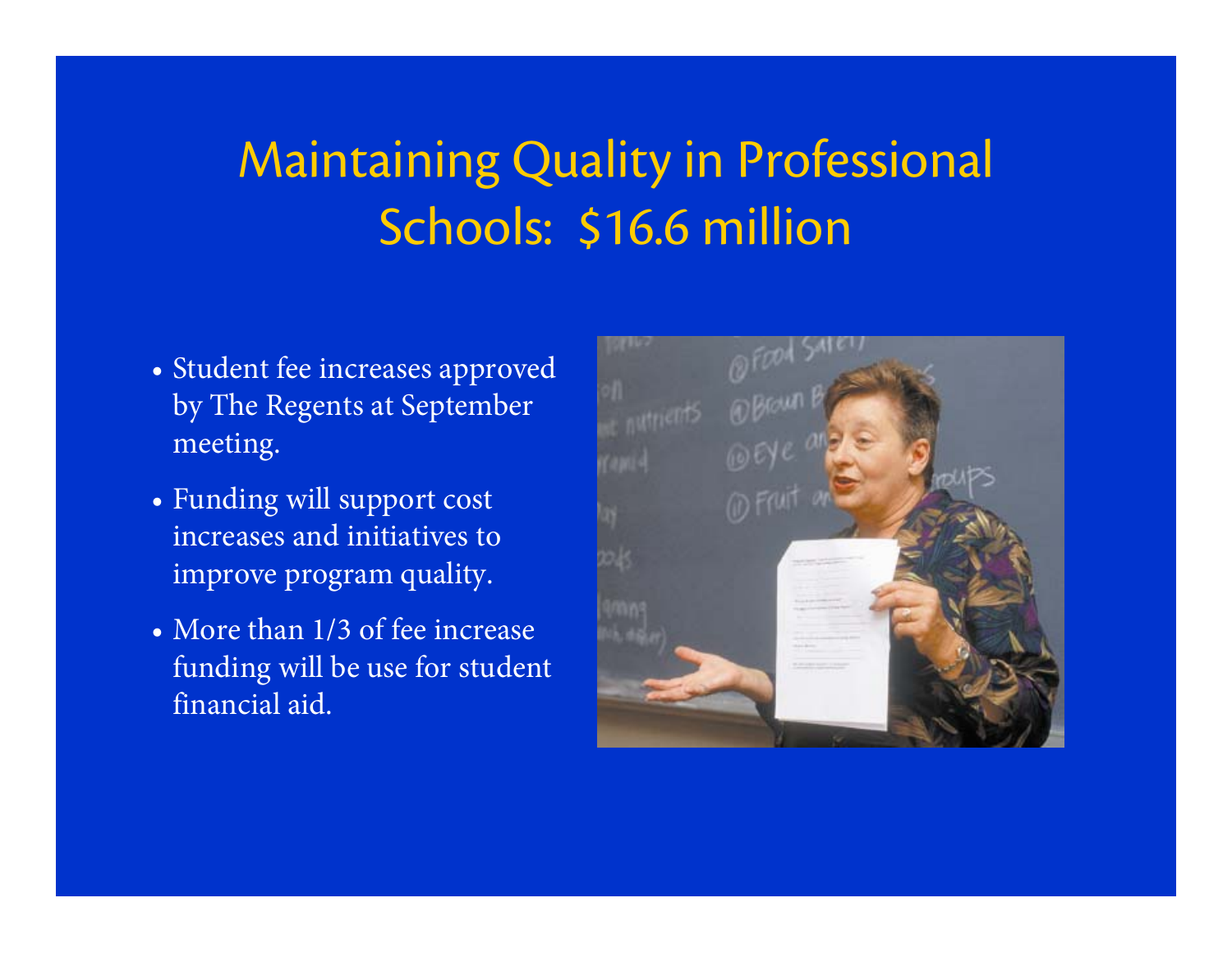## Supporting Development of the New Campus at Merced: \$10.0 million



- Enrollment has reached 2,000 students in 2007-08.
- One-time funding from State is needed for faculty salaries and recruitment and other support to fully operate the campus.
- State funding will phase down to \$5 million in 2009-10 and be eliminated in 2010-11.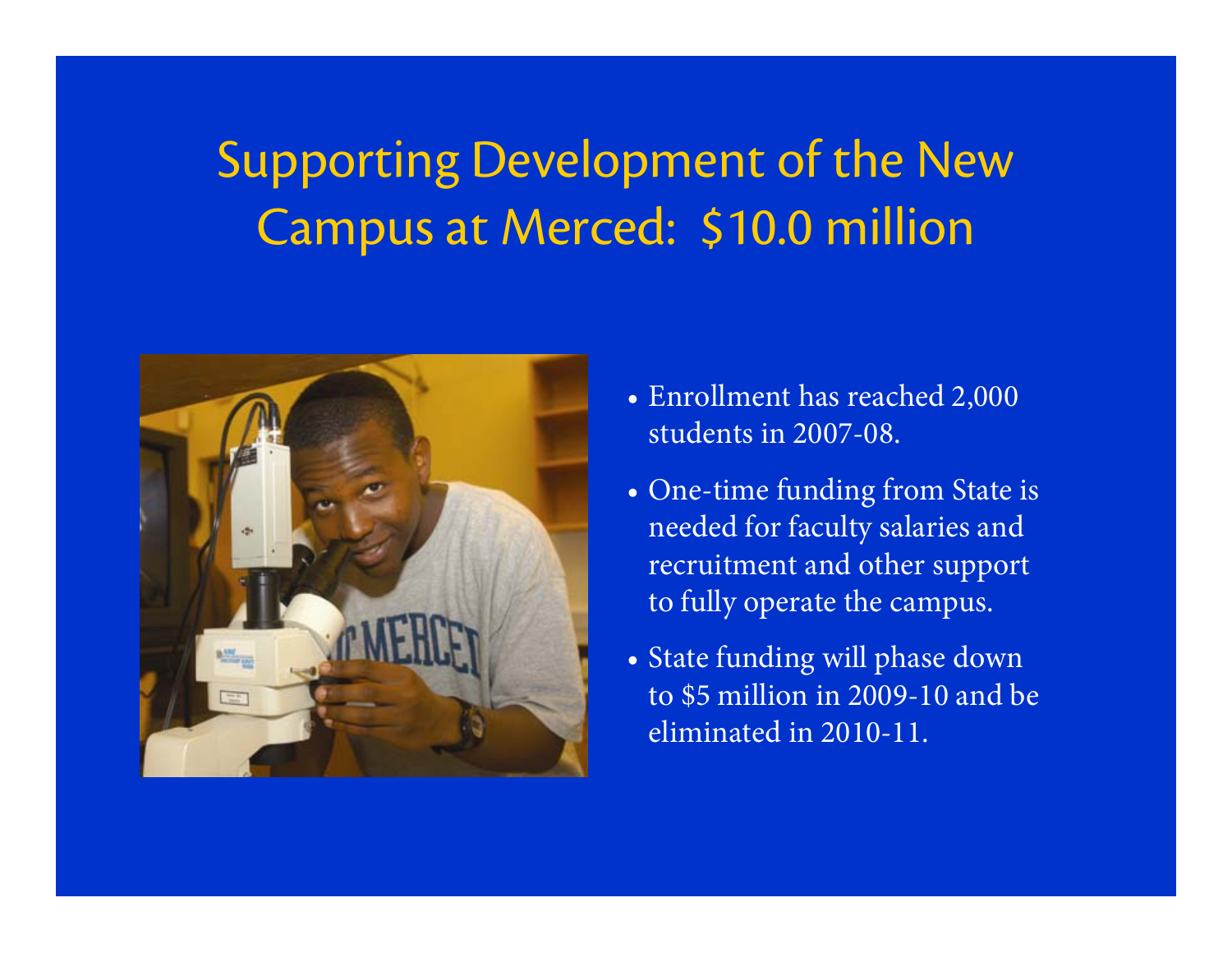#### Partnering with K-12, CSU, and Others to Address Key Issues for K-12 Schools: \$5.0 million

- Better information for schools and parents.
- Better capacity for delivery of rigorous academic content.
- More research and dissemination of results.
- Improved statewide policy dialogue.

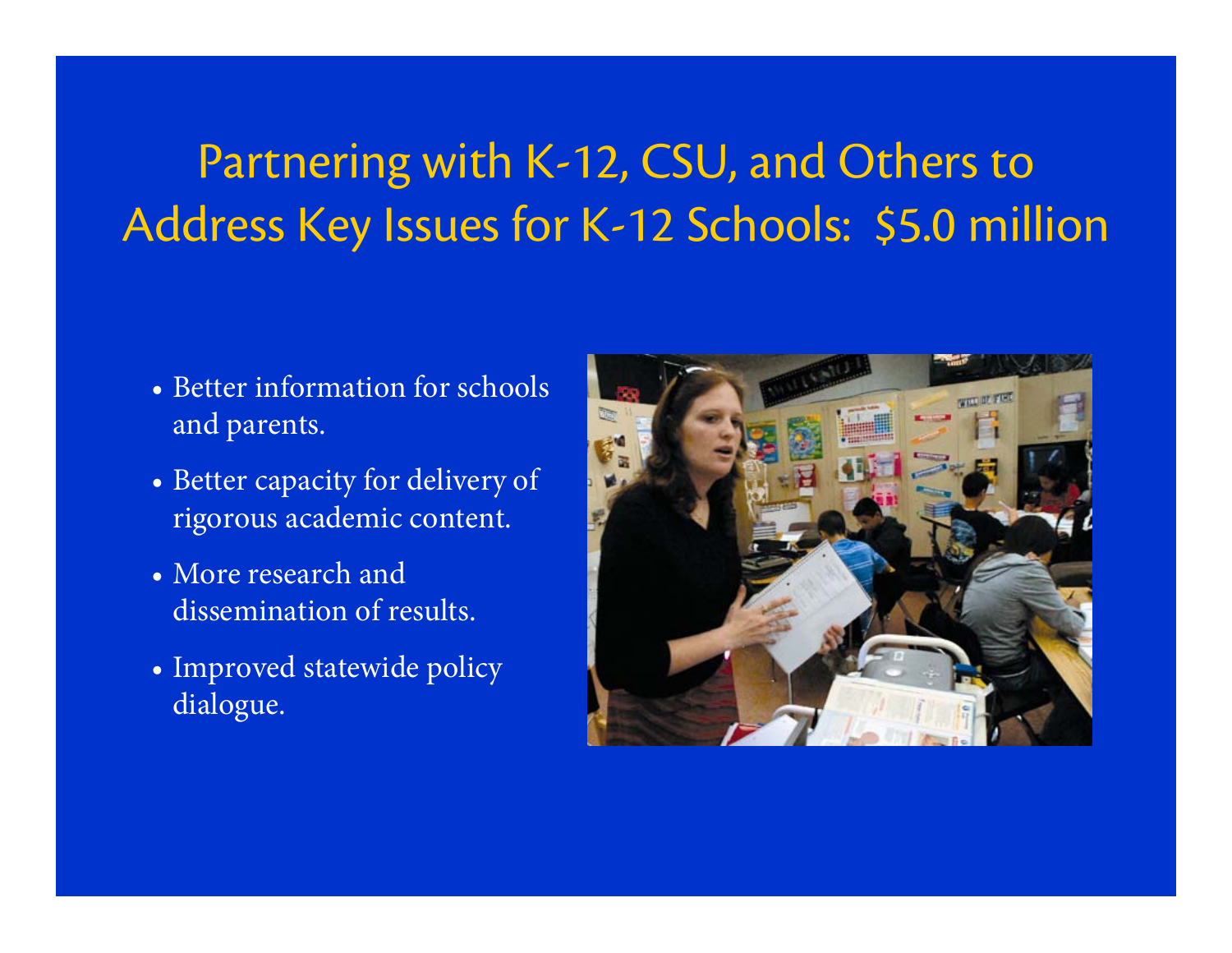# Responding to State Research Needs – Addressing Climate Change: \$10.0 million



- Engagement and strategic planning to address emerging threats.
- Training and education for the next generation of leaders.
- Leveraging funds for targeted research.
- Establish an expert registry and research portal.
- Enhance communications.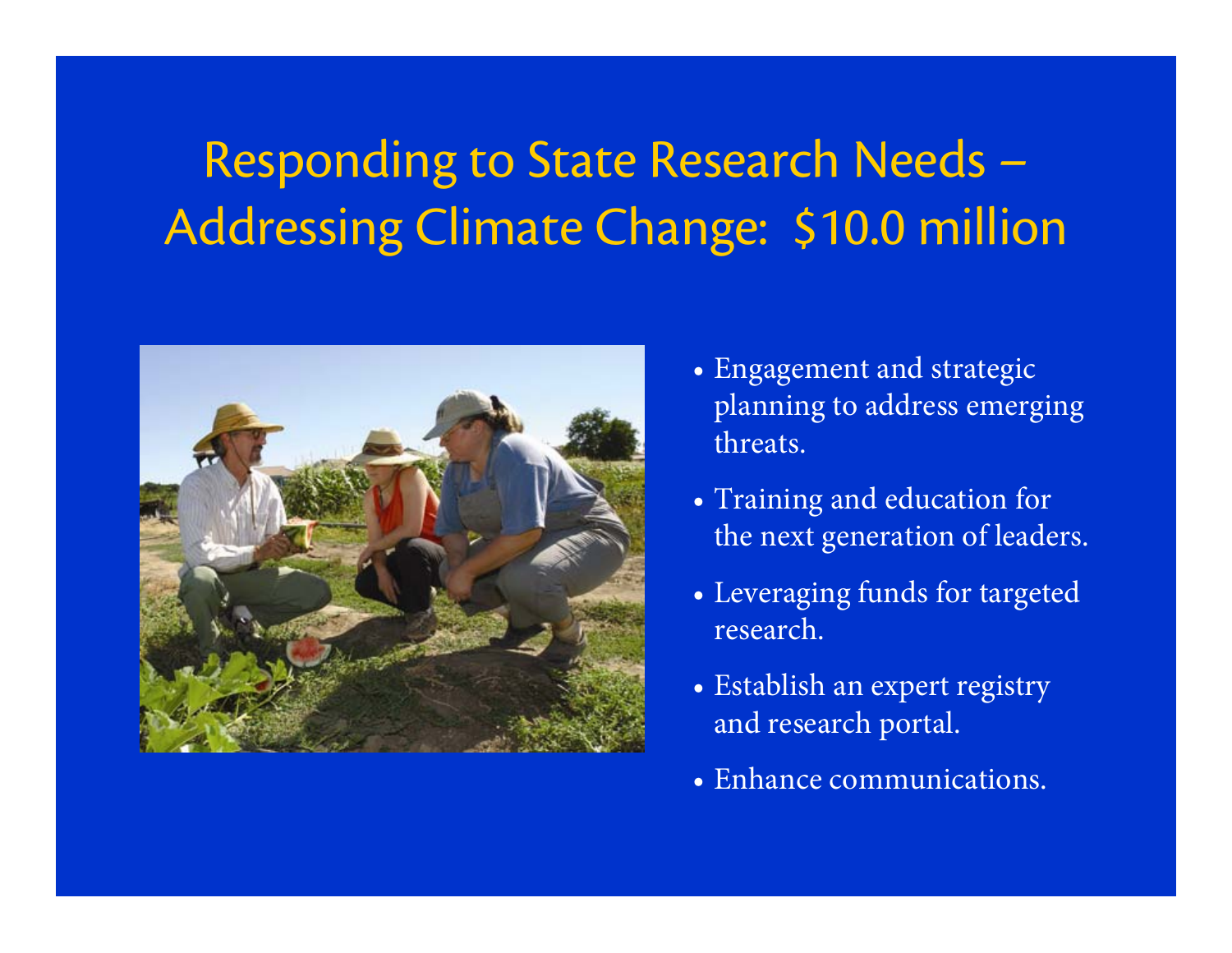#### Future Funding for High Priority Needs



- To better serve California, UC needs long-term investment commitment from the State
- Long-range planning process has identified top long-term needs
	- Graduate education
	- Research
	- Competitive salaries
	- K-12
	- Health care
	- Infrastructure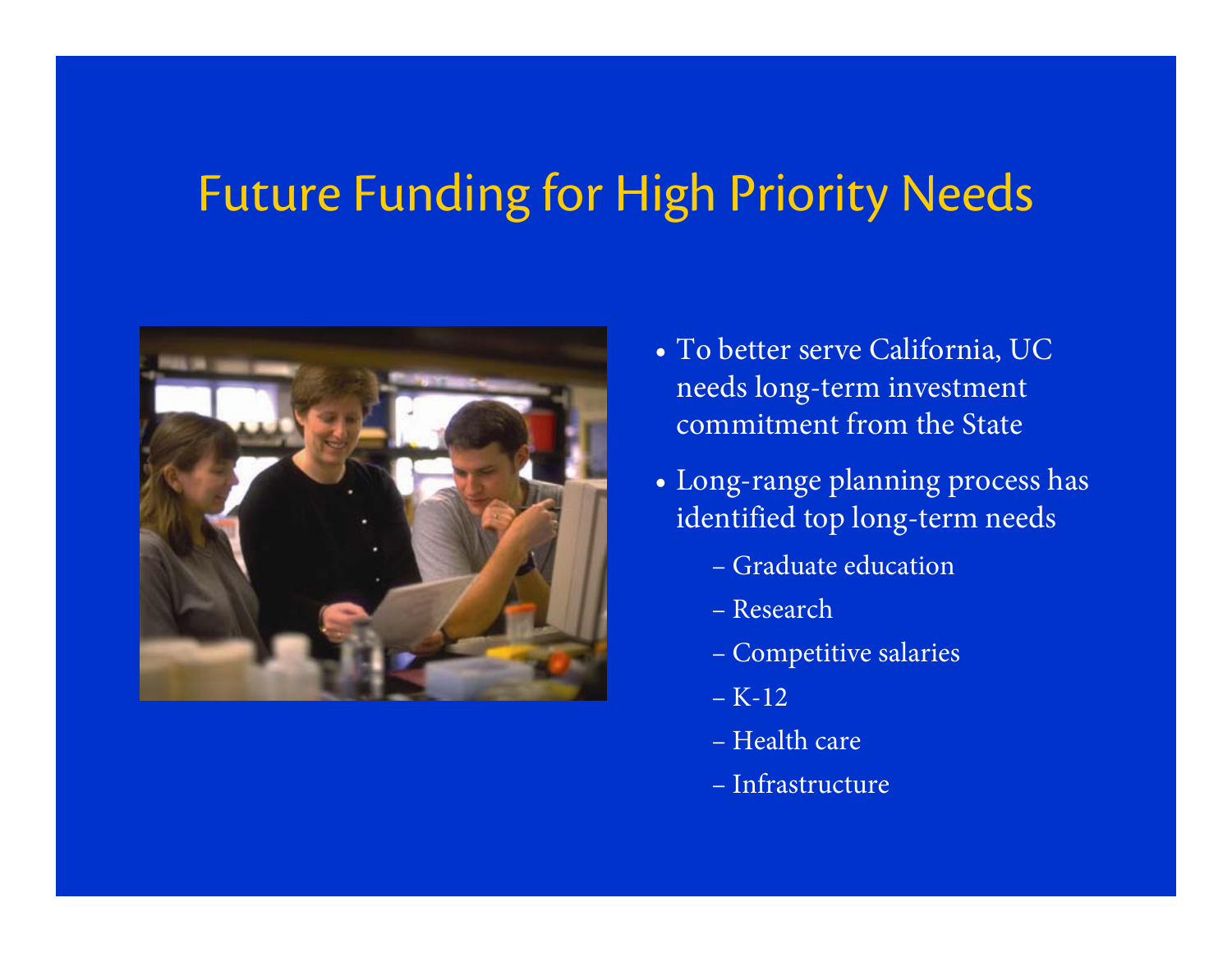#### An Open and Transparent Budget Process